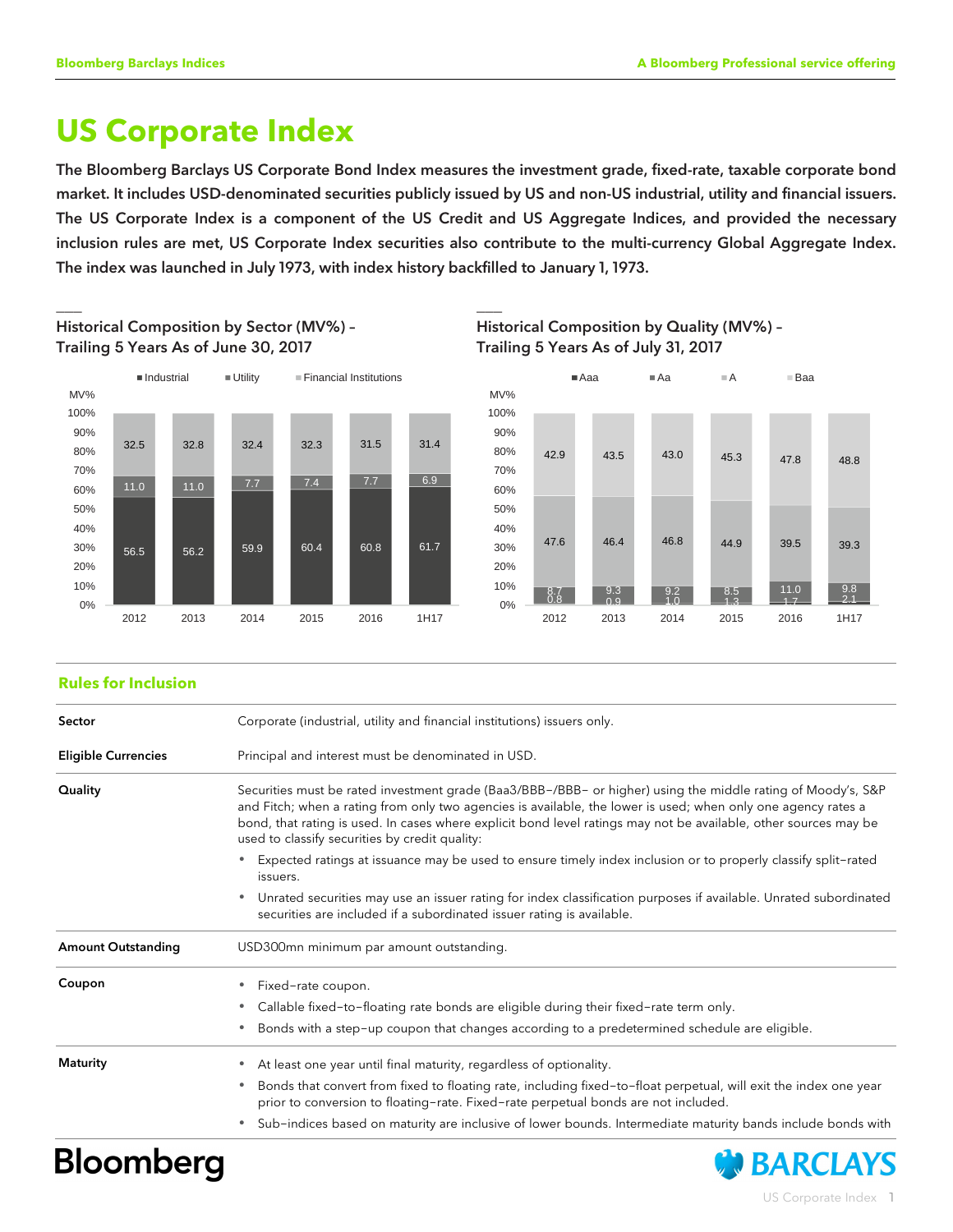| <b>Rules for Inclusion</b> |                                                                                                                                                                                                                                                                                                                                                                                                                                         |                                                                                                                                                                                |  |  |  |  |  |
|----------------------------|-----------------------------------------------------------------------------------------------------------------------------------------------------------------------------------------------------------------------------------------------------------------------------------------------------------------------------------------------------------------------------------------------------------------------------------------|--------------------------------------------------------------------------------------------------------------------------------------------------------------------------------|--|--|--|--|--|
|                            | maturities of 1 to 9.999 years. Long maturity bands include maturities of 10 years or greater.                                                                                                                                                                                                                                                                                                                                          |                                                                                                                                                                                |  |  |  |  |  |
| <b>Taxability</b>          | Only fully taxable issues are eligible.<br>٠<br>Dividend Received Deduction (DRD) and Qualified Dividend Income (QDI) eligible securities are excluded.<br>٠                                                                                                                                                                                                                                                                            |                                                                                                                                                                                |  |  |  |  |  |
| Seniority of Debt          | Senior and subordinated issues are included.                                                                                                                                                                                                                                                                                                                                                                                            |                                                                                                                                                                                |  |  |  |  |  |
| <b>Market of Issue</b>     | SEC-registered securities, bonds exempt from registration at the time of issuance and SEC Rule 144A<br>$\bullet$<br>securities with registration rights are eligible. A security with both SEC Regulation-S (Reg-S) and SEC Rule<br>144A tranches is treated as one security for index purposes. The 144A tranche is used to prevent double-<br>counting and represents the combined amount outstanding of the 144A and Reg-S tranches. |                                                                                                                                                                                |  |  |  |  |  |
|                            | Global bonds are included.<br>$\bullet$                                                                                                                                                                                                                                                                                                                                                                                                 |                                                                                                                                                                                |  |  |  |  |  |
|                            | Bonds that were previously SEC-registered or 144A with registration rights but later deregistered by the<br>٠<br>issuer remain index eligible.                                                                                                                                                                                                                                                                                          |                                                                                                                                                                                |  |  |  |  |  |
| <b>Security Types</b>      | Included                                                                                                                                                                                                                                                                                                                                                                                                                                | Excluded                                                                                                                                                                       |  |  |  |  |  |
|                            | Bullet, putable, sinkable/amortizing and callable<br>۰<br>bonds<br>Original issue zero coupon bonds<br>۰                                                                                                                                                                                                                                                                                                                                | Contingent capital securities, including traditional<br>CoCos and contingent write-down securities, with<br>explicit capital ratio or solvency/balance sheet-based<br>triggers |  |  |  |  |  |
|                            | <b>Underwritten MTN</b><br>٠                                                                                                                                                                                                                                                                                                                                                                                                            | Bonds with equity type features (eq. warrants,                                                                                                                                 |  |  |  |  |  |
|                            | Enhanced equipment trust certificates (EETC)<br>٠                                                                                                                                                                                                                                                                                                                                                                                       | convertibles, preferreds, DRD/QDI-eligible issues)                                                                                                                             |  |  |  |  |  |
|                            | Certificates of deposit<br>۰                                                                                                                                                                                                                                                                                                                                                                                                            | Inflation-linked bonds, floating-rate issues<br>$\bullet$                                                                                                                      |  |  |  |  |  |
|                            | Fixed-rate and fixed-to-float (including fixed-to-<br>$\bullet$<br>variable) capital securities                                                                                                                                                                                                                                                                                                                                         | Taxable and tax-exempt municipal securities,<br>$\bullet$<br>covered bonds                                                                                                     |  |  |  |  |  |
|                            |                                                                                                                                                                                                                                                                                                                                                                                                                                         | Private placements, retail bonds<br>۰                                                                                                                                          |  |  |  |  |  |
|                            |                                                                                                                                                                                                                                                                                                                                                                                                                                         | USD25/USD50 par bonds<br>$\bullet$                                                                                                                                             |  |  |  |  |  |
|                            |                                                                                                                                                                                                                                                                                                                                                                                                                                         | Structured notes, pass-through certificates<br>$\bullet$                                                                                                                       |  |  |  |  |  |
|                            |                                                                                                                                                                                                                                                                                                                                                                                                                                         | Illiquid securities with no available internal or third-<br>party pricing source                                                                                               |  |  |  |  |  |

# **Rebalancing Rules**

| Frequency                         | For each index, Bloomberg maintains two universes of securities: the Returns (Backward) and the Projected<br>(Forward) Universes. The composition of the Returns Universe is rebalanced at each month-end and represents<br>the fixed set of bonds on which index returns are calculated for the next month. The Projected Universe is a<br>forward-looking projection that changes daily to reflect issues dropping out of and entering the index but is not<br>used for return calculations. On the last business day of the month (the rebalancing date), the composition of the<br>latest Projected Universe becomes the Returns Universe for the following month. |
|-----------------------------------|------------------------------------------------------------------------------------------------------------------------------------------------------------------------------------------------------------------------------------------------------------------------------------------------------------------------------------------------------------------------------------------------------------------------------------------------------------------------------------------------------------------------------------------------------------------------------------------------------------------------------------------------------------------------|
| <b>Index Changes</b>              | During the month, indicative changes to securities (credit rating change, sector reclassification, amount<br>outstanding changes, corporate actions, and ticker changes) are reflected daily in the Projected and Returns<br>Universe of the index. These changes may cause bonds to enter or fall out of the Projected Universe of the index<br>on a daily basis, but will affect the composition of the Returns Universe at month-end only, when the index is next<br>rebalanced.                                                                                                                                                                                    |
| <b>Reinvestment of Cash Flows</b> | Intra-month cash flows from interest and principal payments contribute to monthly index returns but are not<br>reinvested at a short-term reinvestment rate between rebalance dates. At each rebalancing, cash is effectively<br>reinvested into the returns universe for the following month so that index results over two or more months reflect<br>monthly compounding.                                                                                                                                                                                                                                                                                            |
| New Issues                        | Qualifying securities issued, but not necessarily settled on or before the month-end rebalancing date, qualify for<br>inclusion in the following month's index if the required security reference information and pricing are readily<br>available.                                                                                                                                                                                                                                                                                                                                                                                                                    |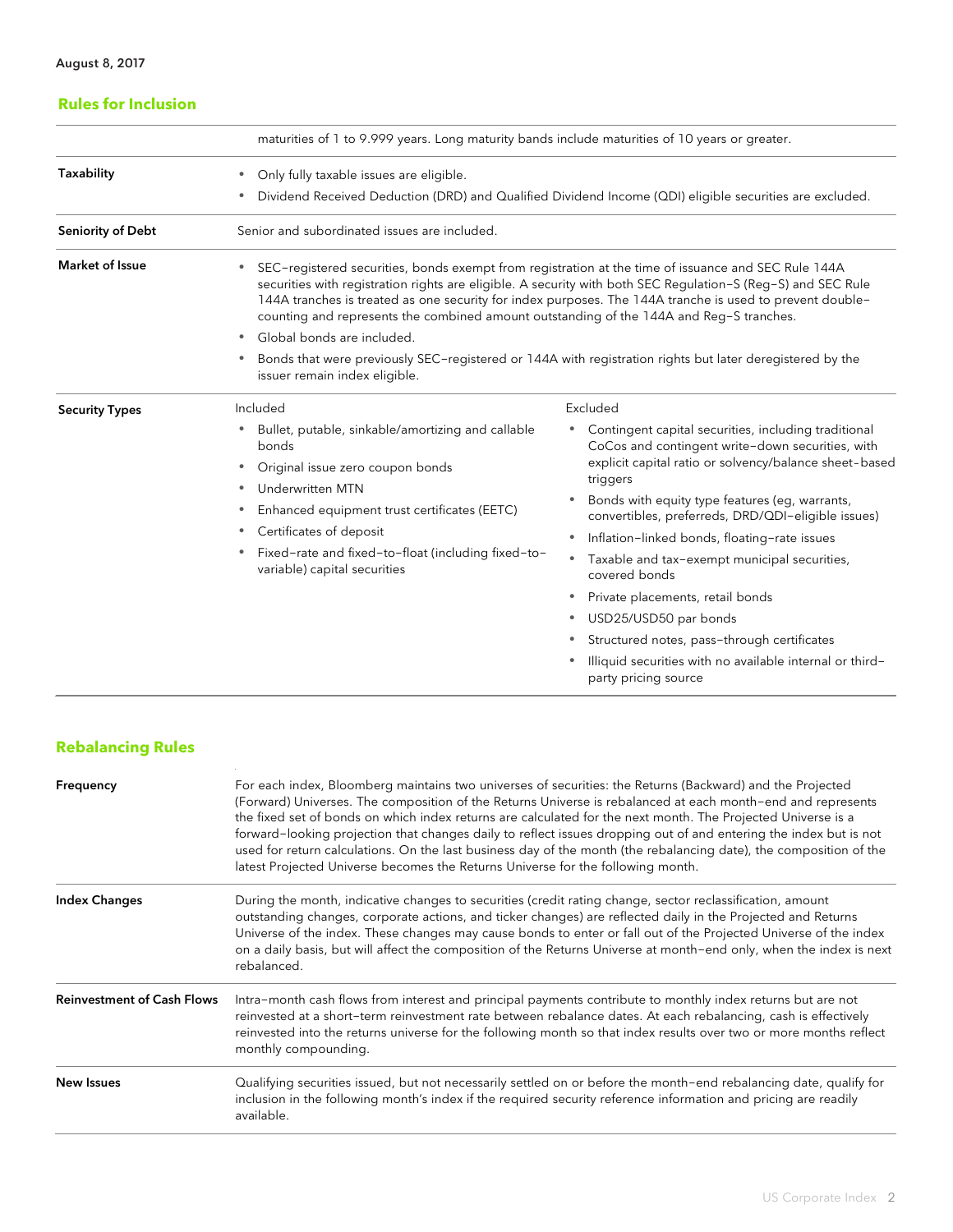# **Pricing and Related Issues**

| <b>Sources &amp; Frequency</b> | Bonds are priced on a daily basis by Bloomberg's evaluated pricing service, BVAL.                                                                                                                                                                                                                                                                                                                                                                                                   |  |  |  |  |
|--------------------------------|-------------------------------------------------------------------------------------------------------------------------------------------------------------------------------------------------------------------------------------------------------------------------------------------------------------------------------------------------------------------------------------------------------------------------------------------------------------------------------------|--|--|--|--|
| <b>Pricing Quotes</b>          | Most securities in the US Corporate Index are priced using a spread to Treasuries, though some bonds are<br>marked on a dollar price basis.                                                                                                                                                                                                                                                                                                                                         |  |  |  |  |
| Timing                         | 3pm (New York time).<br>۰<br>On early market closes, prices are taken as of 1pm (New York time), unless otherwise noted.<br>۰<br>If the last business day of the month is a public holiday, prices from the previous business day are used.<br>٠                                                                                                                                                                                                                                    |  |  |  |  |
| <b>Bid or Offer Side</b>       | Bonds in the index are priced on the bid side. The initial price for new corporate issues entering the index is the<br>offer side; after the first month, the bid price is used.                                                                                                                                                                                                                                                                                                    |  |  |  |  |
| <b>Settlement Assumptions</b>  | T+1 calendar day settlement basis for all bonds. At month-end, settlement is assumed to be the first calendar day<br>of the following month, even if the last business day is not the last day of the month, to allow for one full month of<br>accrued interested to be calculated.                                                                                                                                                                                                 |  |  |  |  |
| Verification                   | Daily price moves for each security are analyzed by the index pricing team to identify outliers. Index users may<br>also challenge price levels, which are then reviewed and updated as needed using input from various sources.                                                                                                                                                                                                                                                    |  |  |  |  |
| <b>Currency Hedging</b>        | Returns hedged to various non-USD currencies are published for the US Corporate Index. The indices' FX hedging<br>methodology takes rolling one-month forward contracts that are reset at the end of each month and hedges each<br>non-reporting currency-denominated bond in the index into the reporting currency terms. No adjustment is made to<br>the hedge during the month to account for price movements of constituent securities in the returns universe of the<br>index. |  |  |  |  |
| Calendar                       | The US Corporate Index follows the US bond market holiday schedule.                                                                                                                                                                                                                                                                                                                                                                                                                 |  |  |  |  |

# **Monthly Returns in USD, 2007-2017(%)**

|      | Jan     | Feb     | Mar     | Apr     | May     | Jun     | Jul     | Aug                      | Sep     | Oct     | Nov     | <b>Dec</b>               | <b>YTD</b> |
|------|---------|---------|---------|---------|---------|---------|---------|--------------------------|---------|---------|---------|--------------------------|------------|
| 2007 | 0.01    | 2.06    | $-0.57$ | 0.73    | $-1.00$ | $-0.49$ | 0.23    | 0.81                     | 0.77    | 1.20    | 0.60    | 0.16                     | 4.56       |
| 2008 | 1.02    | 0.11    | $-1.27$ | 0.91    | $-0.95$ | $-0.64$ | $-0.75$ | 0.72                     | $-7.77$ | $-6.44$ | 4.07    | 6.80                     | $-4.94$    |
| 2009 | 0.45    | $-1.97$ | $-0.41$ | 3.47    | 3.90    | 2.73    | 4.32    | 1.83                     | 1.78    | 0.70    | 1.43    | $-0.78$                  | 18.68      |
| 2010 | 1.63    | 0.36    | 0.30    | 1.82    | $-0.55$ | 2.13    | 1.96    | 1.98                     | 0.70    | 0.12    | $-0.81$ | $-0.92$                  | 9.00       |
| 2011 | 0.20    | 0.79    | $-0.13$ | 1.72    | 1.44    | $-0.88$ | 2.52    | 0.07                     | 0.26    | 1.79    | $-1.96$ | 2.14                     | 8.15       |
| 2012 | 2.21    | 0.84    | $-0.97$ | 1.40    | 0.75    | 0.35    | 2.88    | 0.22                     | 0.70    | 1.29    | $-0.16$ | $-0.06$                  | 9.82       |
| 2013 | $-0.89$ | 0.77    | 0.02    | 1.83    | $-2.34$ | $-2.76$ | 0.83    | $-0.70$                  | 0.69    | 1.48    | $-0.20$ | $-0.16$                  | $-1.53$    |
| 2014 | 1.81    | 1.04    | 0.07    | 1.20    | 1.37    | 0.08    | $-0.06$ | 1.44                     | $-1.44$ | 1.02    | 0.67    | 0.06                     | 7.46       |
| 2015 | 3.03    | $-1.01$ | 0.32    | $-0.70$ | $-0.65$ | $-1.84$ | 0.67    | $-0.59$                  | 0.75    | 0.42    | $-0.22$ | $-0.78$                  | $-0.68$    |
| 2016 | 0.35    | 0.81    | 2.77    | 1.37    | $-0.08$ | 2.25    | 1.46    | 0.20                     | $-0.25$ | $-0.81$ | $-2.68$ | 0.67                     | 6.11       |
| 2017 | 0.31    | 1.15    | $-0.23$ | 1.07    | 1.15    | 0.31    | 0.73    | $\overline{\phantom{m}}$ |         |         |         | $\overline{\phantom{m}}$ | 4.56       |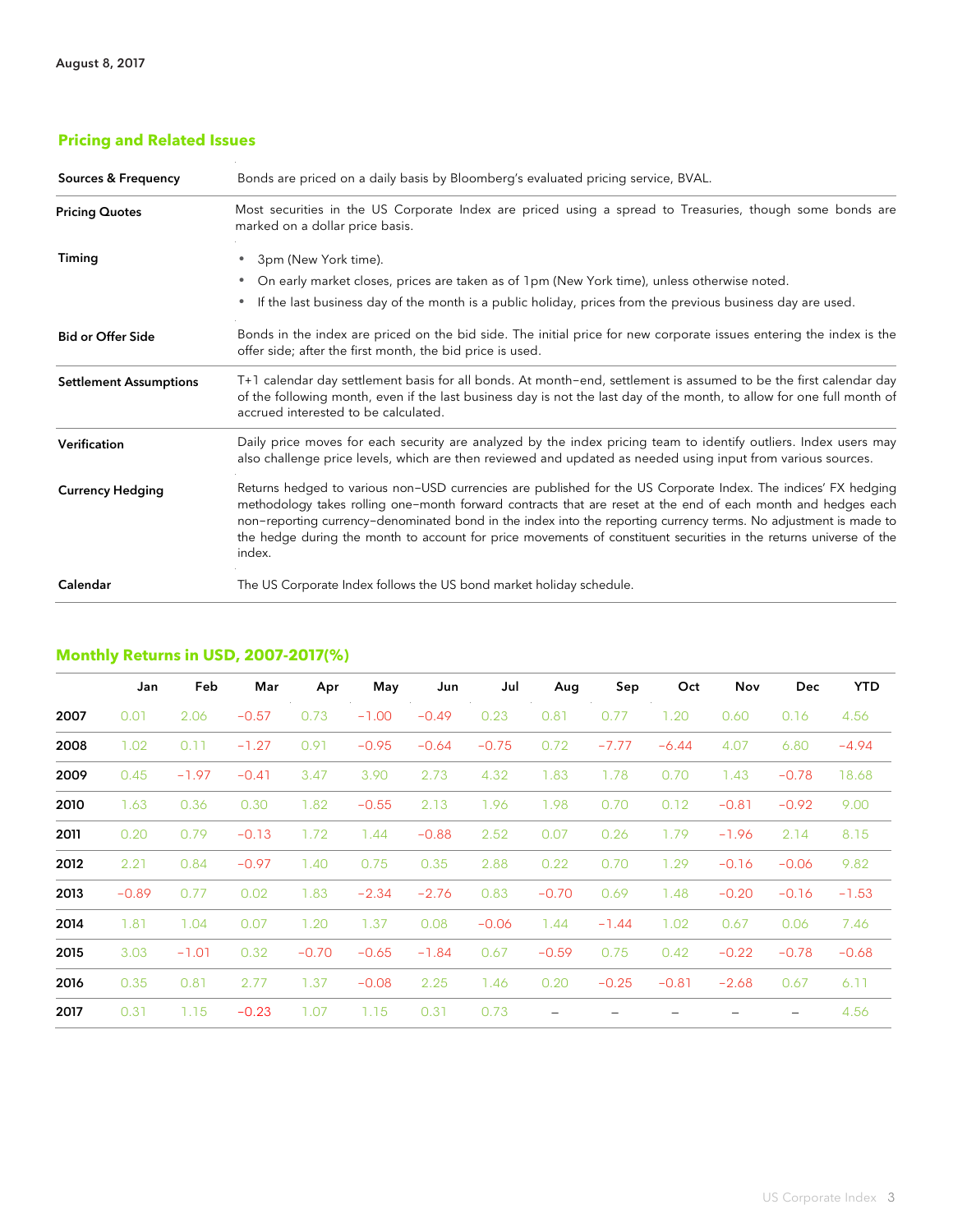### August 8, 2017

| <b>Index History</b>   |                                                                                                                                                                                                             |
|------------------------|-------------------------------------------------------------------------------------------------------------------------------------------------------------------------------------------------------------|
| April 1, 2017          | Liquidity constraint raised to USD300mn from USD250m for Corporate securities.                                                                                                                              |
| June 1, 2014           | Global classification scheme modified to incorporate new sectors, sector name changes and sector retirements.                                                                                               |
| April 1, 2013          | Loan Participation notes (LPNs) eligible for the index.                                                                                                                                                     |
| January 1, 2008        | Fixed-to-floating rate perpetual securities without a coupon step-up on their first call date eligible for inclusion.                                                                                       |
| July 1, 2005           | Fitch ratings added to Moody's and S&P to determine index eligibility and classification.                                                                                                                   |
| July 1, 2004           | Liquidity constraint raised to USD250mn.                                                                                                                                                                    |
| October 1, 2003        | Liquidity constraint raised to USD 200mn from USD150mn. Started using the most conservative rating of Moody's and<br>S&P to determine index eligibility instead of Moody's only for split-rated securities. |
| July 1, 2000           | Absorbed all Yankee corporates into their respective industry and sector classifications.                                                                                                                   |
| July 1, 1999           | Liquidity constraint raised to USD150mn from USD100mn.                                                                                                                                                      |
| <b>January 1, 1994</b> | Liquidity constraint raised to USD100mn from USD50mn.                                                                                                                                                       |
| January 1, 1990        | Liquidity constraint raised to USD100mn from USD25mn.                                                                                                                                                       |
| August 1, 1988         | Liquidity constraint raised to USD25mn from USD1mn.                                                                                                                                                         |
| <b>January 1, 1979</b> | US Corporate Index introduced, with historical data backfilled to January 1973.                                                                                                                             |

# **Sub-indices and Index Customizations**

Bloomberg publishes numerous sub-indices of flagship indices and bespoke benchmarks created for specific index users. Several types of bespoke indices are available to select or customize the most appropriate benchmark for specific portfolio needs:

| Sub-Index Type                       | Description                                                                                                                                             | <b>Examples</b> |                                               |  |
|--------------------------------------|---------------------------------------------------------------------------------------------------------------------------------------------------------|-----------------|-----------------------------------------------|--|
| <b>Enhanced Constraint</b>           | Applies a more or less stringent set of constraints to any<br>existing index.                                                                           | $\bullet$       | US Intermediate Corporate                     |  |
| <b>Composites</b>                    | Investors assign their own weights to sectors or other index .<br>sub-components within an overall index.                                               |                 | 50% US Long Corporate, 50% US Long Government |  |
| <b>Issuer Constrained</b>            | Indices that cap issuer exposure to a fixed percentage.<br>Options available for applying issuer caps and redistributing<br>excess MV to other issuers. |                 | US Credit 2% Issuer Capped Index              |  |
| <b>ESG</b><br>Screened/Weighted      | Applies Environmental, Social and Governance filters and/or<br>tilts to a standard index.                                                               |                 | US Corporate Socially Responsible             |  |
| <b>Mirror Futures Index</b><br>(MFI) | An index consisting of 14 funded futures contracts weighted<br>to match closely the beginning-of-month OAD of the index.                                |                 | <b>US Corporate Mirror Futures</b>            |  |
| <b>Duration Hedged</b>               | Indices constructed to reflect the underlying return of an<br>index with its duration fully or partially hedged using its MFI.                          |                 | US Corporate Duration Hedged                  |  |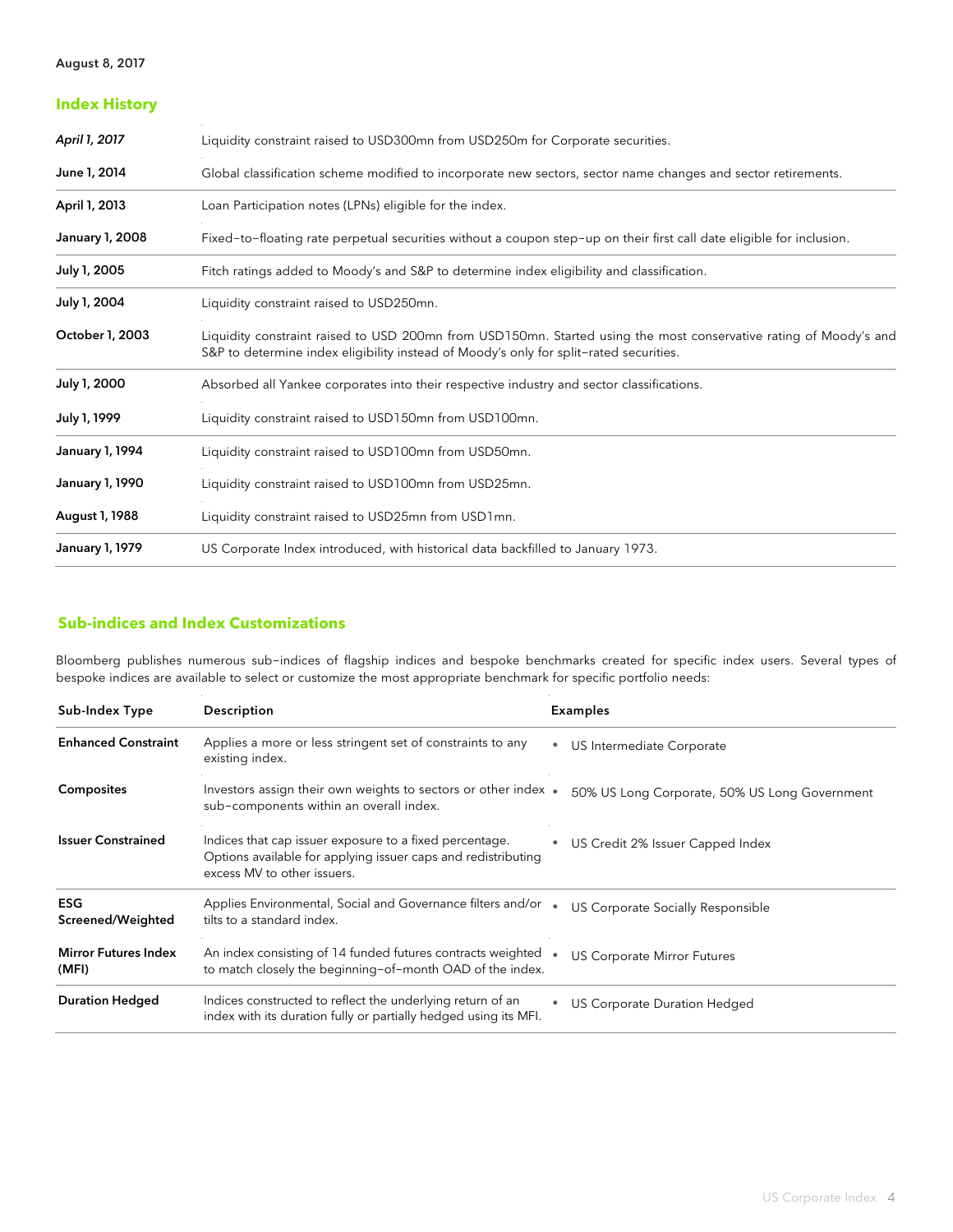## **Accessing Index Data**

|                                  | Bloomberg Professional <sup>®</sup> service Bloomberg benchmarks are the global standard for capital markets investors.                                                                                                                                                                                                                                                                |  |  |  |  |  |
|----------------------------------|----------------------------------------------------------------------------------------------------------------------------------------------------------------------------------------------------------------------------------------------------------------------------------------------------------------------------------------------------------------------------------------|--|--|--|--|--|
|                                  | INDEX <go> - The Bloomberg Indices landing page is a dashboard for index-related information on the<br/><math display="inline">\bullet</math></go>                                                                                                                                                                                                                                     |  |  |  |  |  |
|                                  | terminal. Find daily and monthly index returns for key indices from each index family as well as index                                                                                                                                                                                                                                                                                 |  |  |  |  |  |
|                                  | publications including methodologies, factsheets, monthly reports, updates and alerts.                                                                                                                                                                                                                                                                                                 |  |  |  |  |  |
|                                  | IN <go> - The Bloomberg Index Browser displays the latest performance results and statistics for the<br/><math display="inline">\bullet</math></go>                                                                                                                                                                                                                                    |  |  |  |  |  |
|                                  | indices as well as history. IN presents the indices that make up Bloomberg's global, multi-asset class                                                                                                                                                                                                                                                                                 |  |  |  |  |  |
|                                  | index families into a hierarchical view, facilitating navigation and comparisons. The "My Indices" tab allows<br>a user to focus on a set of favorite indices.                                                                                                                                                                                                                         |  |  |  |  |  |
|                                  | PORT <go> - Bloomberg's Portfolio &amp; Risk Analytics solution includes tools to analyze the risk, return, and<br/><math display="inline">\bullet</math><br/>current structure of indices. Analyze the performance of a portfolio versus a benchmark or use models for<br/>performance attribution, tracking error analysis, value-at-risk, scenario analysis, and optimization.</go> |  |  |  |  |  |
|                                  | DES <go> - The index description page provides transparency into an individual index including<br/><math display="inline">\bullet</math></go>                                                                                                                                                                                                                                          |  |  |  |  |  |
|                                  | membership information, aggregated characteristics and returns, and historical performance.                                                                                                                                                                                                                                                                                            |  |  |  |  |  |
| <b>Bloomberg Indices Website</b> | The index website makes available limited index information including:                                                                                                                                                                                                                                                                                                                 |  |  |  |  |  |
| (www.bloombergindices.com)       | Index methodology and factsheets<br>$\bullet$                                                                                                                                                                                                                                                                                                                                          |  |  |  |  |  |
|                                  | Current performance numbers for select indices                                                                                                                                                                                                                                                                                                                                         |  |  |  |  |  |
| <b>Data Distribution</b>         | Index subscribers may choose to receive index data in files. Files may include:                                                                                                                                                                                                                                                                                                        |  |  |  |  |  |
|                                  | Index level and/or constituent level returns and characteristics for any indices<br>$\bullet$                                                                                                                                                                                                                                                                                          |  |  |  |  |  |
|                                  | Automatic delivery of files via email or SFTP following the completion of the index production process                                                                                                                                                                                                                                                                                 |  |  |  |  |  |
|                                  | after market close                                                                                                                                                                                                                                                                                                                                                                     |  |  |  |  |  |
|                                  | Clients may receive standard files or may customize file contents<br>$\bullet$                                                                                                                                                                                                                                                                                                         |  |  |  |  |  |
|                                  | Index data is also available via authorized redistributors                                                                                                                                                                                                                                                                                                                             |  |  |  |  |  |

# **Bloomberg Total Return Index Value Tickers: US Corporate and Related Indices**

| Ticker (USD Unhedged) | Index                     | Ticker (USD Unhedged) Index |                                         |
|-----------------------|---------------------------|-----------------------------|-----------------------------------------|
| <b>LUACTRUU</b>       | US Corporate              | LUAITRUU                    | US Corporate Industrials                |
| LD06TRUU              | US Intermediate Corporate | LUAUTRUU                    | US Corporate Utility                    |
| LD07TRUU              | US Long Corporate         | LUAFTRUU                    | US Corporate Financial Institutions     |
| LCA3TRUU              | US Corporate Aaa          | LCO7TRUU                    | <b>US Credit</b>                        |
| LCA2TRUU              | US Corporate Aa           | <b>BUIDTRUU</b>             | <b>US Corporate Duration Hedged</b>     |
| <b>LCA1TRUU</b>       | US Corporate A            | <b>MUCOTRUU</b>             | <b>US Corporate Mirror Futures</b>      |
| <b>LCB1TRUU</b>       | US Corporate Baa          | <b>RUCMTRUU</b>             | US Corporate Socially Responsible Index |

Total Return Index Values are available in other currencies and on a hedged basis. Attributes such as yield and duration, are also available. Please refer to Accessing Bloomberg Barclays Index Data Using Bloomberg Tickers for a full list of tickers and attributes that are available.

## **Index Licensing**

Bloomberg requires index data licenses for services and products linked to the Indices

- Index or Constituent-Level Redistribution
- Bond Pricing Service
- Exchange Traded Notes (ETNs)
- 
- OTC Derivative Products
- Index-Linked Insurance Products
- Custom Index Solutions
- Exchange Traded Funds (ETFs)
- Mutual Funds